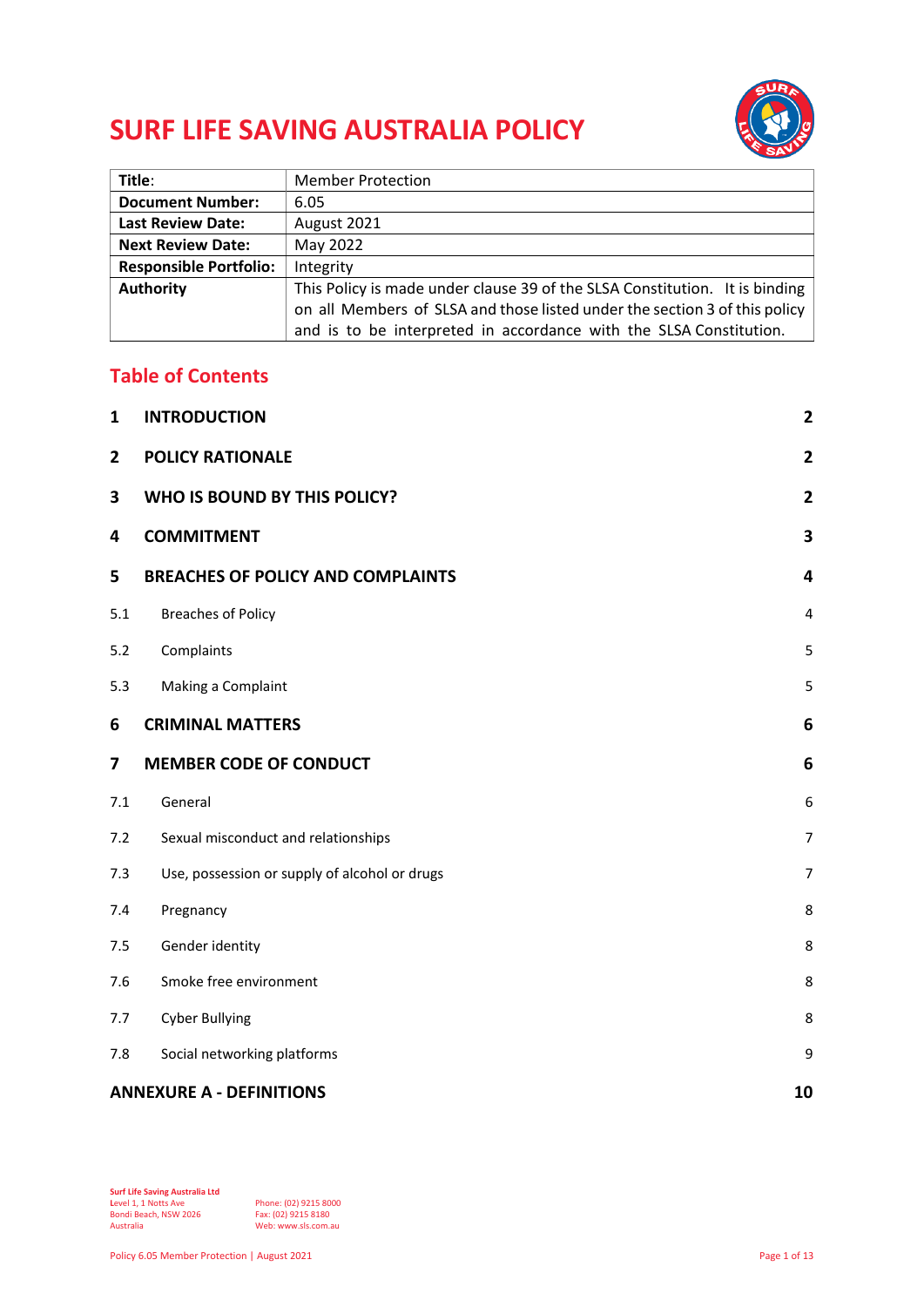## <span id="page-1-0"></span>**INTRODUCTION**

Surf Life Saving Australia Limited (**SLSA**), its State Centres (**State Centres**) and other affiliated Surf Lifesaving entities (**SLS Entities**), are all committed to the health, safety and wellbeing of all members and are dedicated to providing a safe environment for those participating in Surf Lifesaving. SLSA wants Surf Lifesaving to be fun, enjoyable and safe for all.

As part of the community, each individual makes a commitment to actively encourage behaviours that promote a supportive and nurturing environment and contribute to SLSA's mission of saving lives, creating great Australians and building better communities.

<span id="page-1-1"></span>Definitions applicable to this Policy are set out in **Annexure A**.

## **POLICY RATIONALE**

This Policy aims to assist SLSA to uphold its core values and create a safe, fair and inclusive environment for everyone associated with Surf Lifesaving. It sets out Surf Lifesaving's commitment to ensure that every person involved in Surf Lifesaving is treated with respect and dignity and protected from Bullying, Discrimination, Harassment and Abuse. It also seeks to ensure that everyone involved in Surf Lifesaving is aware of their legal and ethical rights and responsibilities, as well as the standards of behaviour that are expected of them.

SLSA is the peak body for Surf Lifesaving in Australia and is responsible for the stewardship of the Movement.

All SLS Entities are committed to the health, safety and general wellbeing of everyone involved in Surf Lifesaving. That is the rationale for this Policy.

All SLS Entities will promote and monitor this Policy to the fullest extent possible with the assistance of their Members. All SLS Entities recognise that the responsibility for keeping Members including Children and Young People, being persons under 18 years of age, in Surf Lifesaving (**CYP**) safe. This responsibility lies with all those involved in Surf Lifesaving; this is not the sole responsibility of any one person or SLS Entity. This Policy should be read in conjunction with Policy 6.04 Child Safe and SLSA Child Safe Commitment Statement.

This Policy has been endorsed by SLSA's board of directors (**Board**), and is effective immediately. It is a set of Regulations made under clause 39 of SLSA's Constitution. It should be read in conjunction with SLSA Regulation 5 "Membership Directives". The Policy starts on the date it is adopted by the Board and will operate until replaced. Copies of the current Policy and its attachments are available on the [Members Area.](http://members.sls.com.au/)

## <span id="page-1-2"></span>**WHO IS BOUND BY THIS POLICY?**

This Policy binds everyone who is involved in Surf Lifesaving, including but not only:

- a. persons appointed or elected to boards, committees and sub-committees
- b. volunteers
- c. support personnel
- d. all Members, including State Centres, SLS Entities, Individual Members, Life Members and members of Members where they may have their own membership categories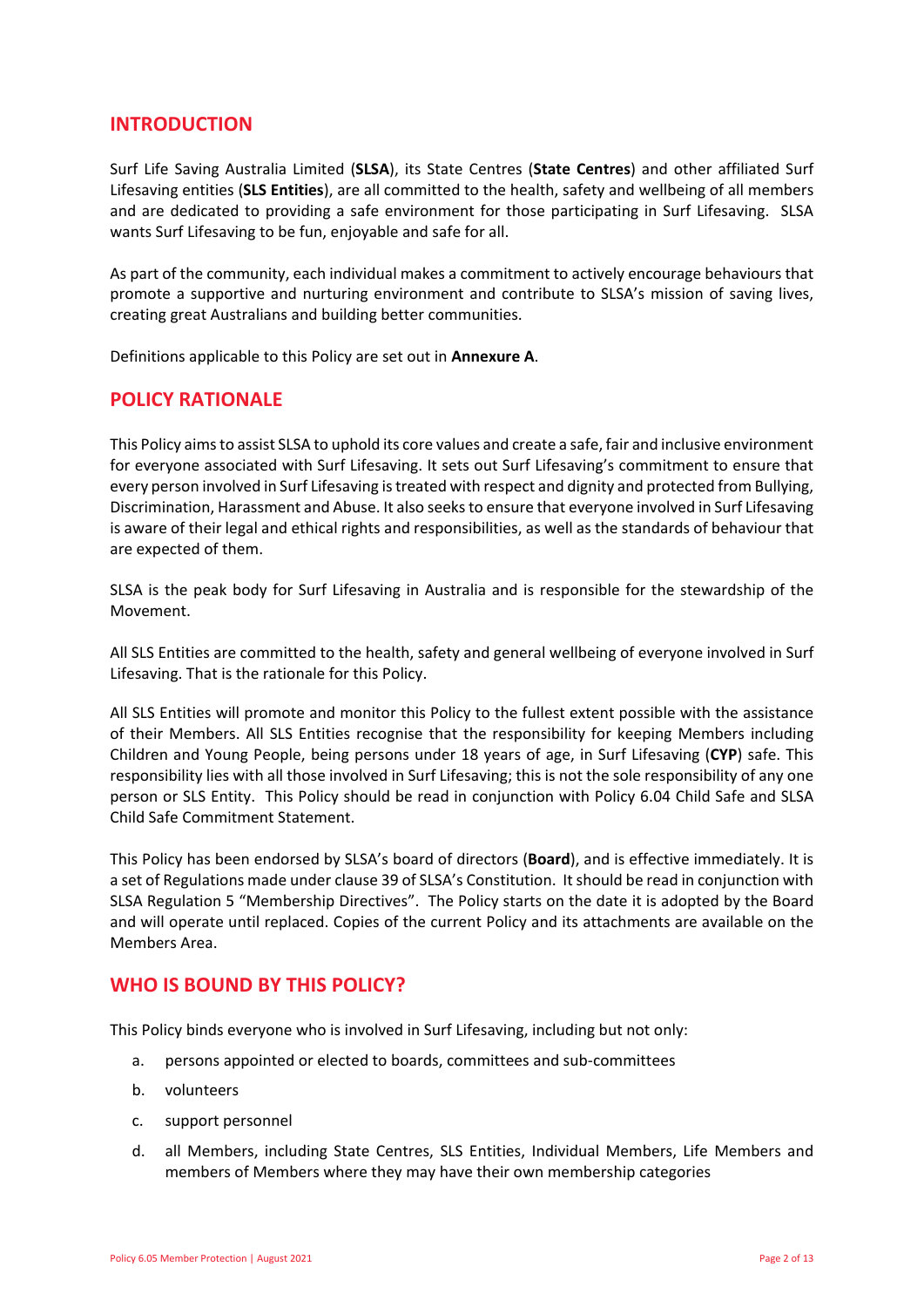e. any other person involved in Surf Lifesaving including but not limited to Participants, parents, guardians, spectators, sponsors and licensees and other contracted parties to the fullest extent possible.

This Policy will continue to apply to a person, even after they have ceased any involvement (subject to this Policy's terms) with an SLS Entity, if disciplinary action against that person has commenced.

If a person submits allegations against a Member or a report of a breach of policy, against someone who is no longer a Member, that matter may proceed if (and when) the person is a Member at a later date and the Complaint is accepted under Policy 6.06 Complaints Resolution.

## <span id="page-2-0"></span>**COMMITMENT**

- a. All SLS Entities will strive to:
	- i. provide a safe environment for everyone involved in Surf Lifesaving;
	- ii. take an inclusive approach in their activities;
	- iii. be an inclusive organisation dedicated to being open to all members of the Australian community and providing a safe environment for all who choose to participate in surf life saving; and
	- iv. ensure the health, safety and wellbeing of their Members and CYP in particular.
- b. In delivering on this commitment to the health, safety and wellbeing of all, each SLS Entity takes seriously its positive obligation to educate and inform everyone involved in Surf Lifesaving of each person's responsibilities to:
	- i. protect each other, and particularly CYP; and
	- ii. create and maintain a Member and child-safe culture which is inclusive and safe and is understood, endorsed and put into action by all.
- c. Subject to their respective legislation, rules and human resources (employment) frameworks, all SLS Entities must:
	- i. adopt, implement and comply with this Policy;
	- ii. ensure that the constitution, regulations, by-laws or other rules and policies include the necessary clauses for this Policy to be enforceable;
	- iii. publish, distribute and promote this Policy and the consequences of breaches;
	- iv. promote and model appropriate standards of behaviour at all times;
	- v. implement and/or adopt a complaint management system that includes appropriate policies and procedures, clear lines of responsibility, and appropriate delegations;
	- vi. ensure that a copy of this Policy is available or accessible to the persons and entities to whom this Policy applies;
	- vii. apply the SLS Complaint Resolution Policy in relation to any complaints and to deal with any breaches made under this Policy in a sensitive, fair, timely and confidential manner;
	- viii. apply this Policy consistently;
	- ix. recognise and enforce any penalty imposed by any SLS Entity; and
	- x. monitor and review this Policy regularly.
- d. Individuals bound by this Policy must: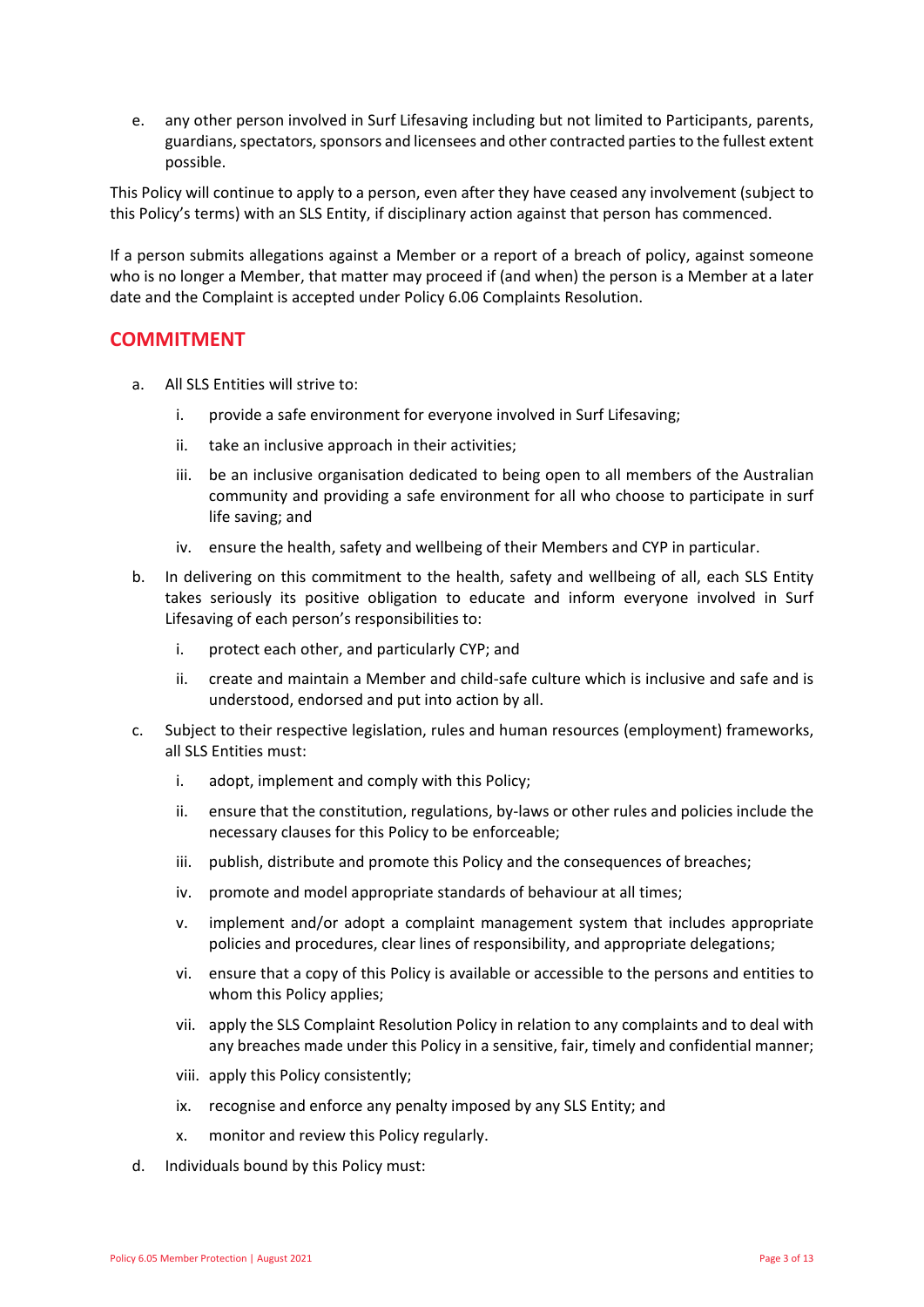- i. use all reasonable endeavours to make themselves aware of the contents of this Policy and adopt the practices and behaviour when carrying out their roles;
- ii. comply with all relevant provisions of the Policy, including any codes of conduct and the steps for making a complaint;
- iii. consent to the screening requirements set out in this Policy (if any), and any state/territory Working with Children Checks (by whatever name) (WWCC) if the person holds or applies for a role that involves regular unsupervised contact with a CYP or where otherwise required by law;
- iv. place the safety and welfare of CYP above other considerations;
- v. report any abuse or neglect of CYP which they become aware of to SLSA and/or to external authorities responsible for child protection or to police, regardless of whether that abuse is being perpetrated by personnel within Surf Lifesaving, or by those outside Surf Lifesaving including those from the CYP's family, extended family, their family's extended network or strangers. Any report within Surf Lifesaving must be made via forms.sls.com.au;
- vi. be accountable for their behaviour; and
- vii. comply with any decisions and/or disciplinary measures imposed under or arising from this Policy.
- e. The Code of Conduct in this policy should be read in conjunction with:
	- i. the specific requirements of any role as defined in any position description statement, if applicable;
	- ii. relevant policies and procedure documents, including all other policies in SLS' Integrity Framework;
	- iii. the Complaint Resolution Policy;
	- iv. other SLSA policies and guidelines available on the SLSA website including, but not only limited to, SLSA's Privacy Policy;
	- v. all applicable laws in the relevant jurisdiction; and
	- vi. general community expectations in relation to appropriate behaviour.

All SLS Entities will consider a failure to observe the Code as misconduct and may take appropriate disciplinary action in accordance with relevant rules and regulations, including this Policy.

## <span id="page-3-0"></span>**BREACHES OF POLICY AND COMPLAINTS**

#### <span id="page-3-1"></span>1.1 Breaches of Policy

All SLS Entities encourage everyone in the Surf Lifesaving community to comply with this Policy. Failure to comply with this Policy may be considered a breach and result in disciplinary action in accordance with Surf Lifesaving rules and policies. It is a breach of this Policy for any person or organisation bound by this Policy to do anything contrary to this Policy, including but not limited to:

- a. breaching the Code of Conduct in this Policy;
- b. bringing Surf Lifesaving or any SLS Entity into disrepute, or acting in a manner likely to bring Surf Lifesaving or any SLS Entity into disrepute;
- c. failing to follow the SLS Child Safe Policy;
- d. discriminating against, harassing or bullying (including cyber-bullying) any person;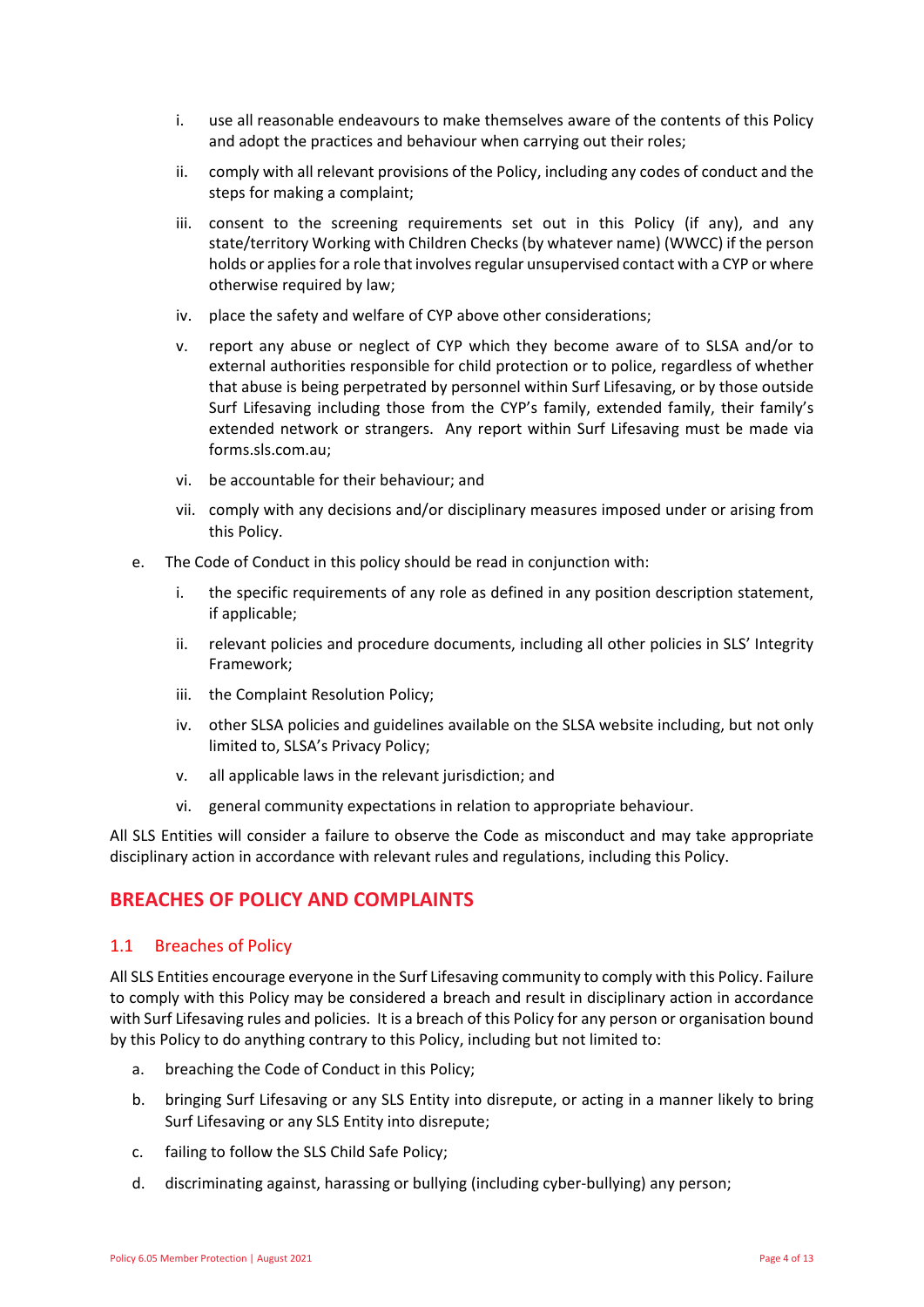- e. victimising another person for making or supporting a complaint;
- f. engaging in an inappropriate intimate relationship with a person they supervise or have influence, authority or power over;
- g. verbally or physically assaulting another person, intimidating another person or creating a hostile environment within the sport;
- h. disclosing to any unauthorised person or organisation any information that is of a private, confidential or privileged nature;
- i. making a complaint that they know is not made in good faith or is mischievous, vexatious or knowingly untrue;
- j. failing to comply with a sanction imposed after a finding that the individual or organisation has breached this Policy;
- k. failing to comply with the requirements set out in the Membership Form, including the requirement to disclose any criminal charges and/or convictions that arise at any time whilst a member of an SLS Entity (**Policy 6.16 Criminal Convictions**); and
- l. failing to comply with a direction given to the individual or organisation as part of a disciplinary process.

## <span id="page-4-0"></span>1.2 Complaints

All SLS Entities are committed to the proper handling of complaints. All SLS Entities will endeavour to deal with complaints in a sensitive, fair, timely and confidential manner.

Every SLS member, employee or contractor of SLSA or an SLS Entity has the right to make a complaint in relation to matters concerning a breach of this policy and/or other relevant SLS policy.

Such complaints must:

- a. not be untrue, vexatious, malicious or improper; and
- b. be properly made and made in good faith; and
- c. be directly related to a matter involving or concerning an SLS Entity or members.

#### <span id="page-4-1"></span>1.3 Making a Complaint

A complaint can be submitted in accordance with the Complaint Resolution Policy via <http://complaints.sls.com.au/>

SLS Entities are not obliged to accept a complaint and may dismiss a complaint if the SLS Entity reasonably considers the Complaint not to be made in good faith or is mischievous, vexatious or knowingly untrue.

#### 1.4 Provisional Action

Where an SLS Entity reasonably considers conduct by a person:

- a. may result in, or cause, serious criminal charges to be laid against that person; and/or
- b. suggests there is a further or ongoing risk of harm or angst being suffered by one or more Members; and/or
- c. suggests there is a further or ongoing risk of harm, disrepute or prejudice being suffered by SLS; and/or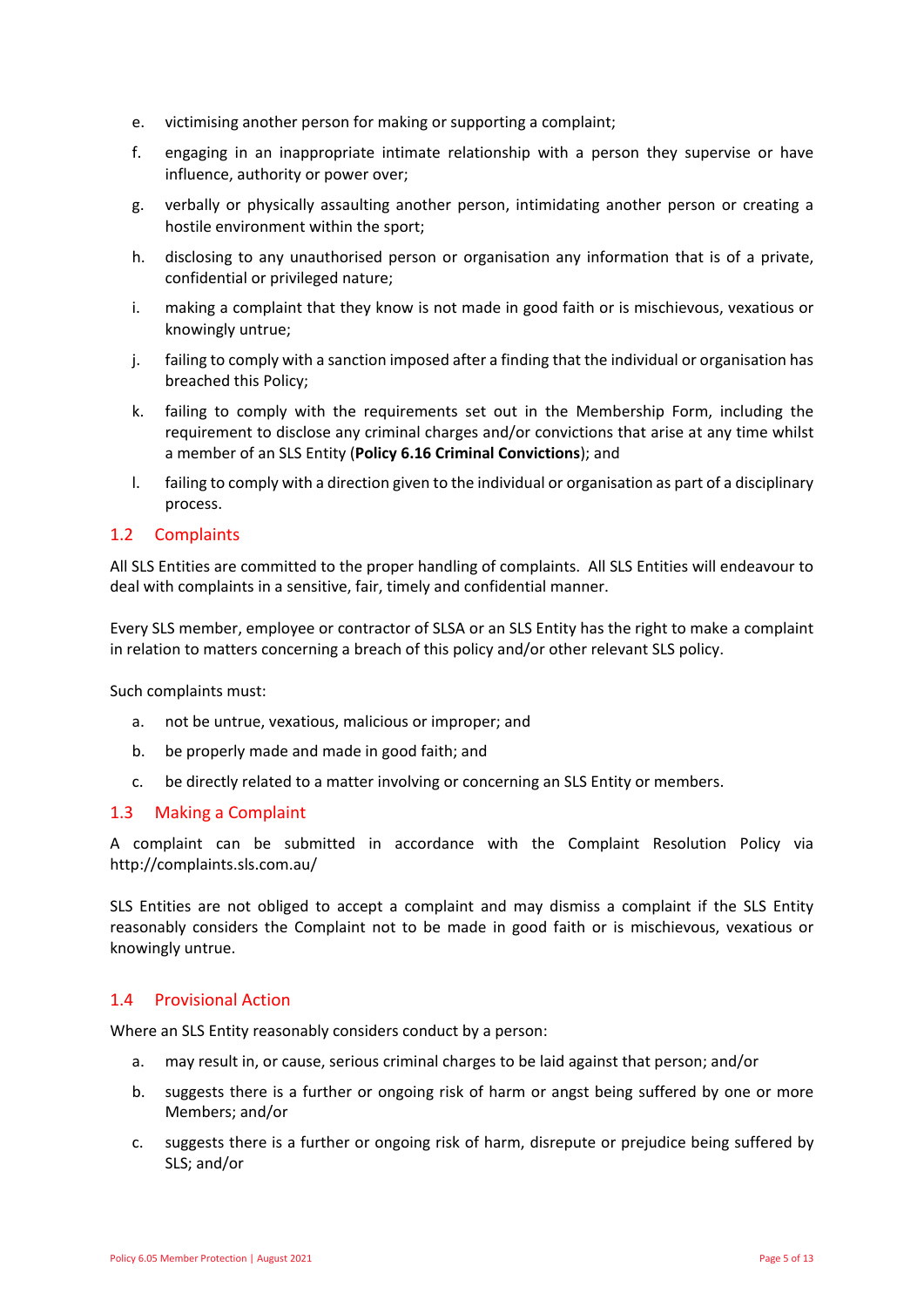d. is not in the best interests of the parties involved, an SLS Entity or Surf Lifesaving;

the SLS Entity may, in its absolute discretion, determine whether any Provisional Action(s) will be imposed.

Provisional Actions include, but are not limited to, the imposition of conditions, immediate stand-down, suspension, restriction of duties, restriction of specific activities and/or locations, restriction of groups with whom they may interact or temporary redeployment of the person, or any other action(s) at the discretion of the SLS Entity. Please note Section 6 below also.

An SLS Entity may impose a Provisional Action(s) at any point if information comes to hand that gives the SLS Entity reasonable cause to believe a Provisional Action(s) should be considered and imposed.

## <span id="page-5-0"></span>**CRIMINAL MATTERS**

Criminal matters in Surf Lifesaving should be immediately reported to the police in the relevant State and to SLSA and your State Centre. **Policy 6.16 Criminal Convictions** applies in respect to criminal matters involving members and persons involved in, and interactions between, all such persons in the Surf Lifesaving community.

## <span id="page-5-1"></span>**MEMBER CODE OF CONDUCT**

This Code of Conduct (Code) outlines the behaviour expected of, and by, Members and persons involved in, and interactions between, all such persons in the Surf Lifesaving community.

As part of a Member's commitment to observing this Code of Conduct, each Member must acknowledge their commitment to the Code of Conduct.

There may be exceptional situations where the Code does not apply, for example, in an emergency situation. It is crucial however that, where possible, authorisation is sought from the relevant SLS Entity prior to taking action that may contravene the Code or the relevant SLS Entity is advised as soon possible of any incident which may breach the Code.

The Code should be followed at all times and by all Members and all people involved in any way with Surf Lifesaving.

#### <span id="page-5-2"></span>1.5 General

Members and all people involved in any way with Surf Lifesaving will:

- a. respect the rights, dignity and worth of others—treat others as you would like to be treated yourself;
- b. be ethical, considerate, fair, courteous and honest in all dealings with other people and organisations;
- c. be professional in, and accept responsibility for your actions;
- d. be aware of and follow—at all times—SLS rules, regulations, policies and procedures and promote those laws, standards, rules, policies and procedures to others;
- e. raise concerns arising under this Policy through the appropriate channels and report any breaches of the Code or this Policy, in line with the Complaint Resolution Policy via [http://complaints.sls.com.au/;](http://complaints.sls.com.au/)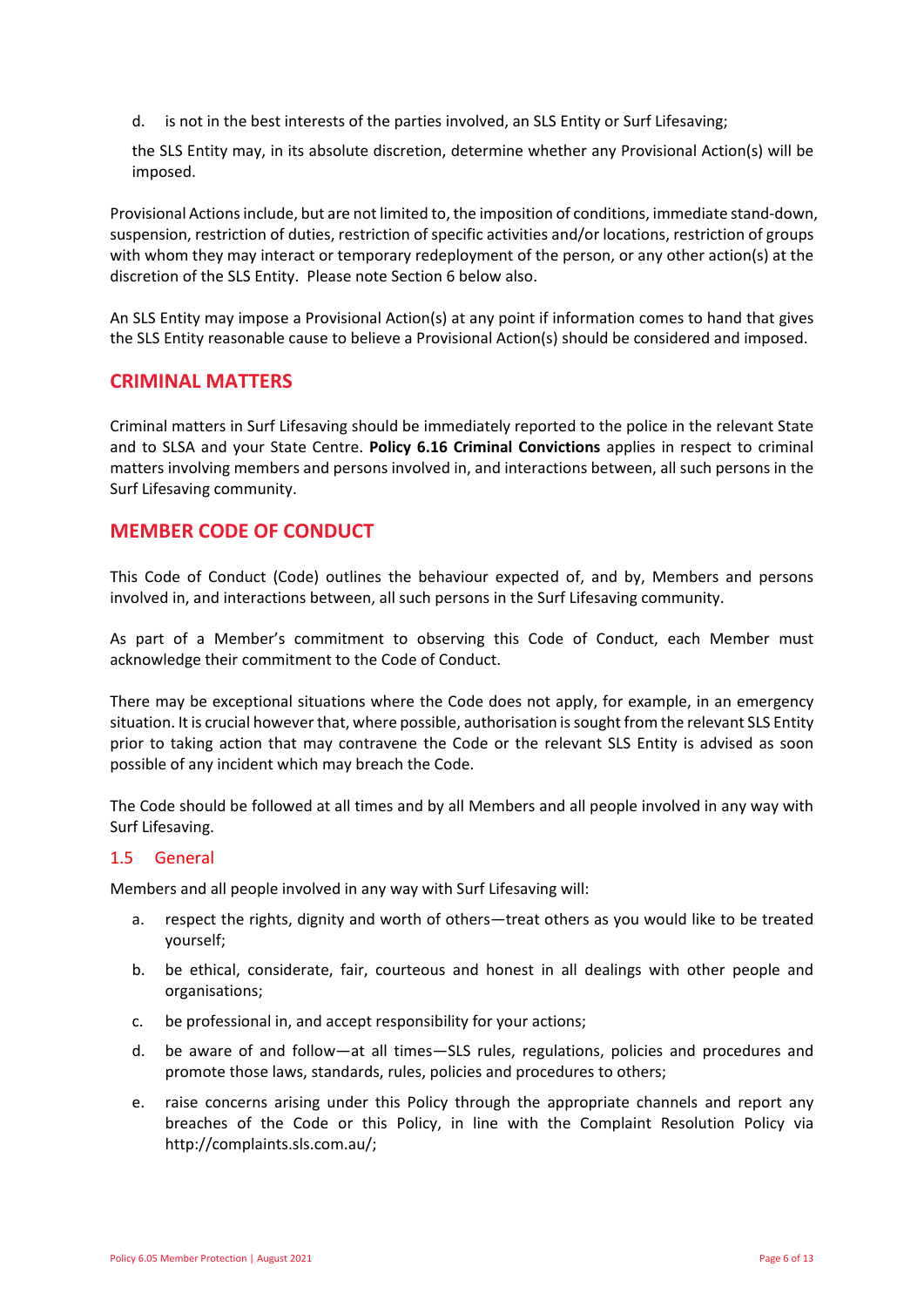- f. refrain from any form of Bullying, Abuse, Harassment, Discrimination and Victimisation towards others;
- g. provide a safe environment for the conduct of activities in accordance with any relevant SLSA policy;
- h. ensure SLS is an inclusive organisation that is open to all who wish to participate regardless of age, gender, disability, cultural and linguistic background or sexual orientation;
- i. provide a safe and nurturing environment for all participating in surf life saving by actively promoting the principles of equal opportunity, social justice and cultural safety so that all individuals are treated with respect and dignity;
- j. show concern, empathy and caution towards others that may be sick or injured;
- k. strive to be a positive role model to all;
- l. respect and protect confidential information obtained through Surf Lifesaving activities or services; whether individuals and/or organisational information;
- m. maintain the required standard of accreditation and/or licensing of professional competencies, as applicable to the role(s);
- n. ensure that any physical contact with others is appropriate to the situation and necessary for the person's skill development;
- o. refrain from intimate relations with persons over whom you have a position of authority;
- p. maintain a duty of care towards others; and
- <span id="page-6-0"></span>q. be impartial and accept responsibility for all actions taken.

#### 1.6 Sexual misconduct and relationships

Under no circumstances should any form of sexual behaviour occur between, with, or in the presence of, any CYP participating in any Surf Lifesaving environment. Engaging in sexual behaviour while participating in Surf Lifesaving services, events, programs or activities is prohibited.

'Sexual behaviour' must be interpreted widely, to encompass the entire range of actions that would reasonably be considered to be sexual in nature, as outlined in **Policy 6.04 Child Safe**.

#### <span id="page-6-1"></span>1.7 Use, possession or supply of alcohol or drugs

Any member, while on duty (patrol), involved in SLS activities/programs, or having supervision of CYP, including overnight stays, must not:

- a. use, possess or be under the influence of an illegal or illicit drug
- b. use or be under the influence of alcohol
- c. be incapacitated by any other legal drug such as prescription or over-the-counter drugs
- d. supply alcohol or drugs (including tobacco) to CYP.

Use of legal drugs other than alcohol is permitted, provided such use does not interfere with a person's ability to patrol, or care for Members involved in Surf Lifesaving's services, programs, events or activities.

Responsible service and consumption of alcohol must apply to any alcohol consumed when a member is off duty. Responsible services might include ensuring that light alcohol and soft drinks always being available. Wherever possible, food might be made available to be consumed when alcohol is available, or transport policies may be adopted. Reasonable consumption of alcohol must be in line with guidance for the reasonable service of alcohol (RSA).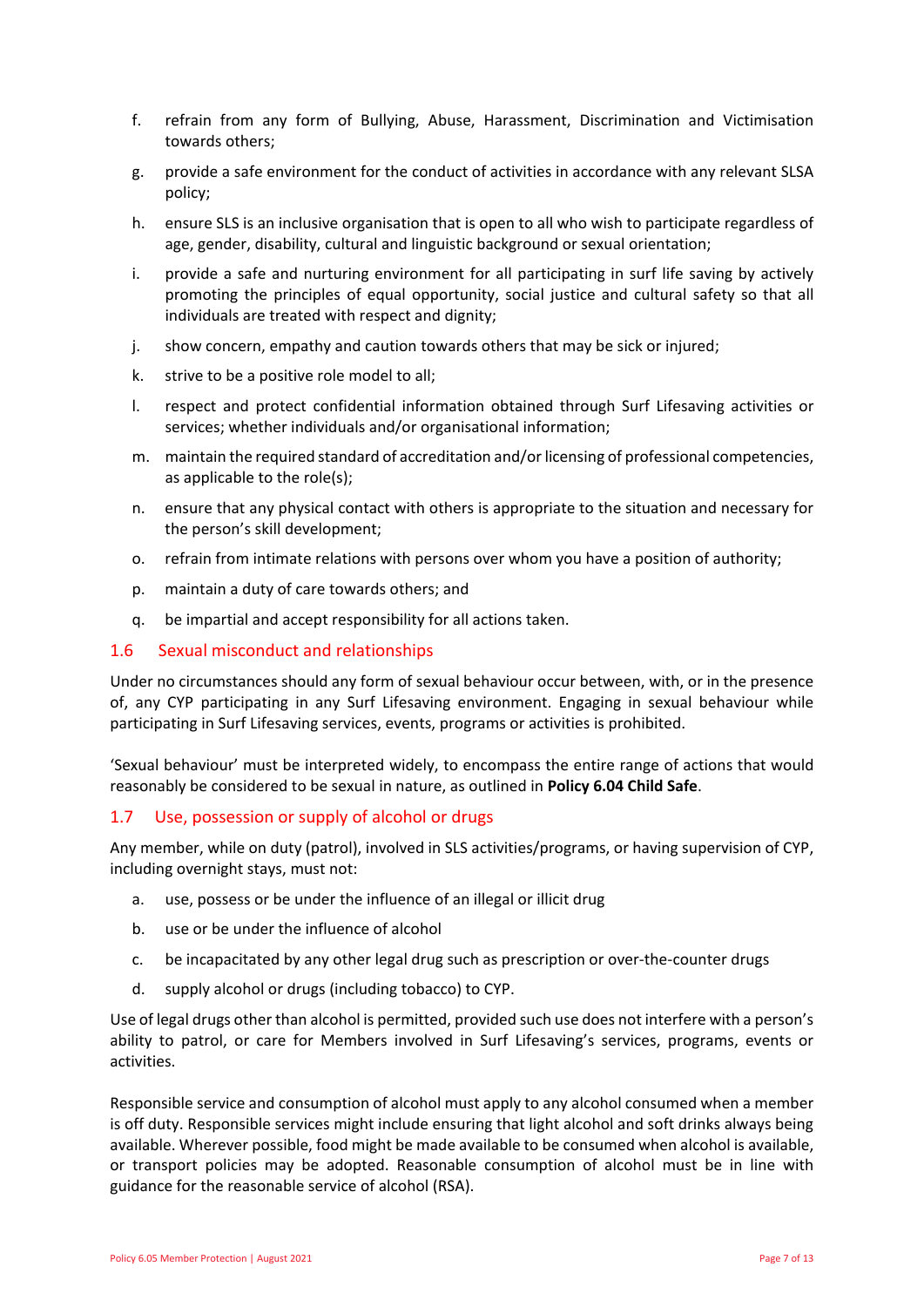All SLS Entities must adhere to strict guidelines regarding the responsible service and consumption of alcohol and act in accordance with relevant liquor licencing laws and regulations.

## <span id="page-7-0"></span>1.8 Pregnancy

Pregnant women should be treated with respect, and any unreasonable barriers to their full participation in Surf Lifesaving should be removed. Any Discrimination or Harassment against pregnant women in Surf Lifesaving will not be tolerated. Pregnant women will be required to sign a disclaimer only if all other Participants are required to sign one in similar circumstances.

If a pregnant woman feels she has been harassed or discriminated against on the basis of her pregnancy by another person or organisation bound by this Policy, she may make a complaint either within Surf Lifesaving or to external agencies.

All SLS Entities will take reasonable care to ensure the safety, health and wellbeing of pregnant women and their unborn child(ren). Pregnant women are advised that there may be risks involved and are encouraged to seek medical advice and make themselves aware about them, to then inform them of the potential harm to their health and wellbeing, and that of their unborn child(ren).

## <span id="page-7-1"></span>1.9 Gender identity

SLS Entities are committed to providing a safe, fun and inclusive environment for all people, including those of diverse sexualities and genders. Being an inclusive organisation not only reflects our core values, but it also reflects the diversity of our local communities.

Any unlawful discrimination, vilification or harassment of a person because of their gender identity will not be tolerated. This includes, but is not limited to forms of homophobia, biphobia, and transphobia. If a person with a diverse gender feels they have been harassed or discriminated against on the basis of their gender identity by another person or organisation bound by this Policy, they may make a complaint either within Surf Lifesaving or to external agencies.

Any form of exclusion from participating in events and activities, towards people of diverse genders, can have significant implications for their health, wellbeing and involvement in community life. An individual's participation in Surf Lifesaving on the basis of the gender with which they identify is supported.

SLSA refers to Sport Australia and the Australian Human Rights Commission's guidelines for the **[inclusion of transgender and gender diverse people in sport](http://www.sportaus.gov.au/__data/assets/pdf_file/0008/706184/Trans_and_Gender_Diverse_Guidelines_2019.pdf)** where clarification is required.

#### <span id="page-7-2"></span>1.10 Smoke free environment

Smoking is now banned in many public spaces, including parks and beaches in some states. Members must not smoke while undertaking Surf Lifesaving duties and must also refrain from the practice when engaged in official Surf Lifesaving events, activities and competitions.

All SLS Entities must adhere to relevant legislation and local government regulations in relation to smoking requirements.

#### <span id="page-7-3"></span>1.11 Cyber Bullying

Bullying and Harassment in all forms is unacceptable. Bullying has the potential to cause great anxiety and distress to the person targeted by hurtful or derogatory comments or statements.

Technologies and communication tools, such as smartphones and social networking platforms, have greatly increased the potential for people to be bullied through unwanted and inappropriate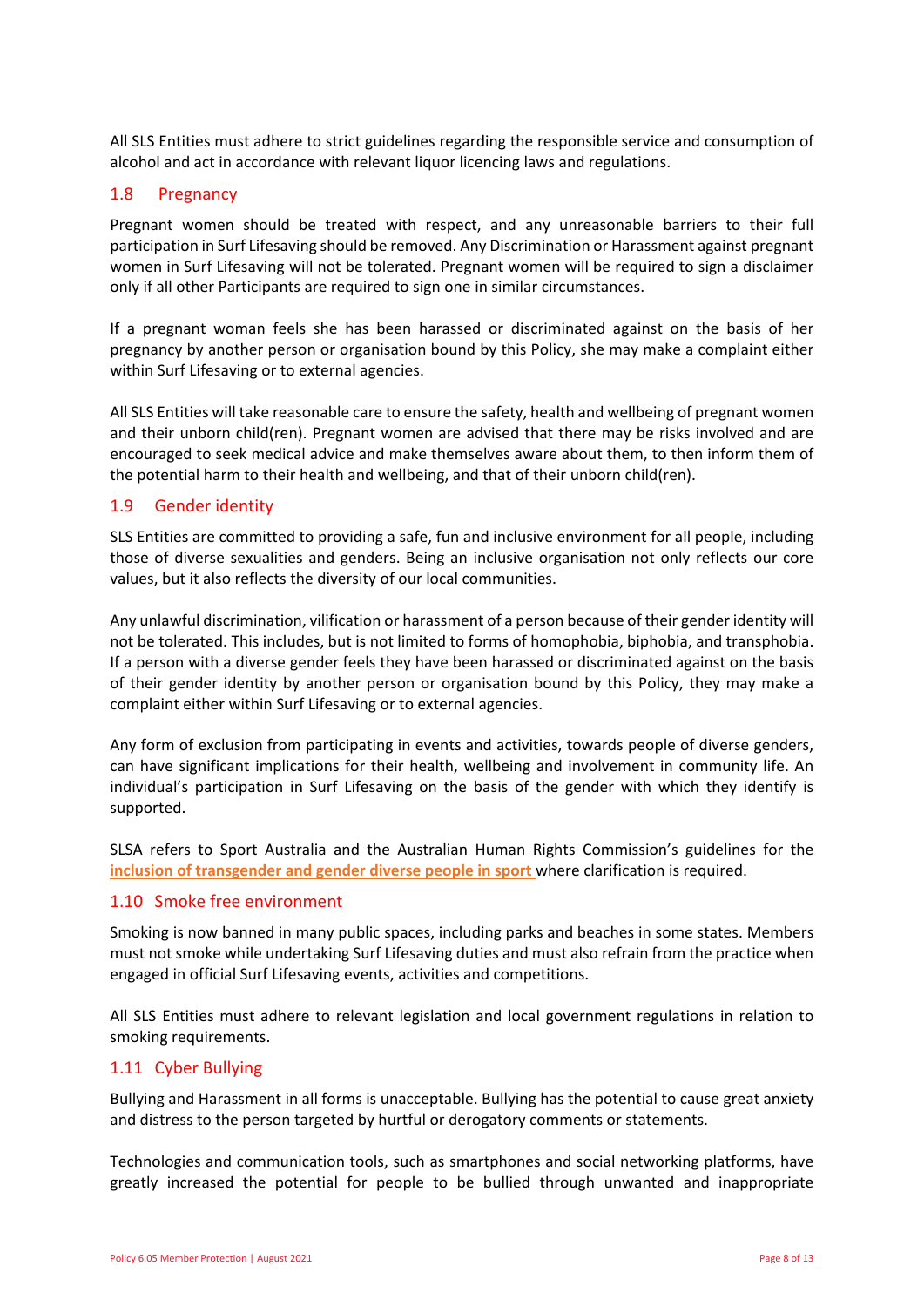comments. No SLS Entity will tolerate abusive, discriminatory, intimidating or offensive statements being made online. In some cases, Bullying is a punishable criminal offence.

See SLSA's Social Media Policy.

## <span id="page-8-0"></span>1.12 Social networking platforms

SLS Entities acknowledge the enormous value of social networking platforms, such as Facebook, Instagram and Twitter, to promote Surf Lifesaving and celebrate the achievements and success of the people involved in Surf Lifesaving. All people bound by this Policy must conduct themselves appropriately when using social networking platforms to share information related to Surf Lifesaving.

Social media postings, blogs, status updates and tweets by Members:

- a. must not use offensive, provocative or hateful language or photographs/images;
- b. must not be misleading, false or injure the reputation of another person;
- c. must not portray the uniform or any associate SLS IP in a way that can be seen as negatively impacting the organisation or breaching any SLS Policies;
- d. should respect and maintain the privacy of others; and
- e. should promote Surf Lifesaving in a positive way.

See SLSA's Social Media Policy.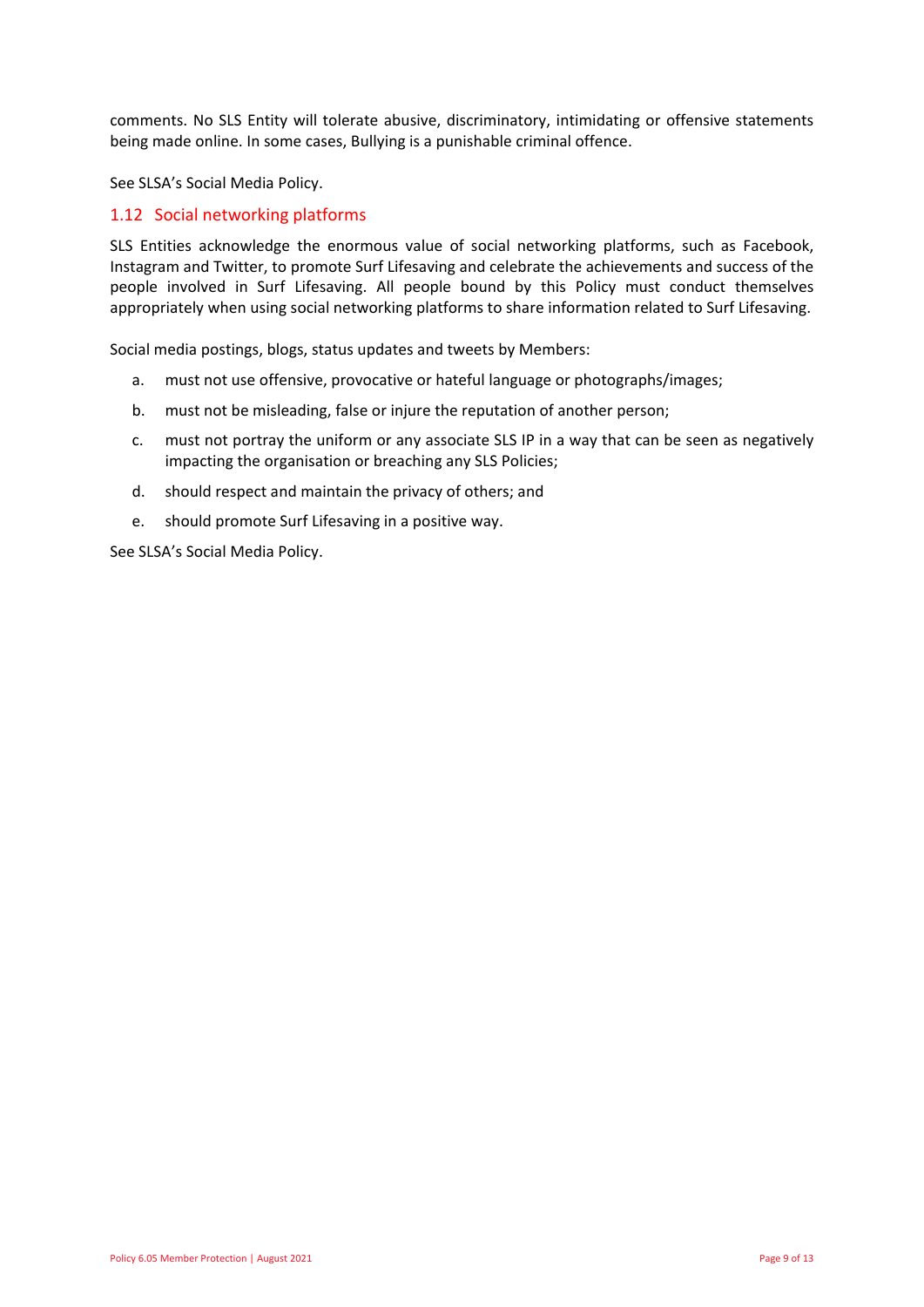## <span id="page-9-0"></span>**ANNEXURE A - DEFINITIONS**

These definitions set out the meaning of words used in, or referenced by, this Policy without limiting the ordinary and natural meaning of the words.

| <b>Term</b>            | <b>Definition</b>                                                                                                                                                                                                                                                                                                                                                                                                                                                                                                                                                                                                                                                                                                                                                                                                                                                                                                                                                                                          |  |
|------------------------|------------------------------------------------------------------------------------------------------------------------------------------------------------------------------------------------------------------------------------------------------------------------------------------------------------------------------------------------------------------------------------------------------------------------------------------------------------------------------------------------------------------------------------------------------------------------------------------------------------------------------------------------------------------------------------------------------------------------------------------------------------------------------------------------------------------------------------------------------------------------------------------------------------------------------------------------------------------------------------------------------------|--|
| Abuse                  | Abuse means Physical Abuse, Emotional Abuse (including psychological abuse), Sexual Abuse<br>and abuse of power that has caused, is causing or is likely to cause harm to a person's wellbeing<br>or development. Examples of Abuse include but are not limited to, Bullying, humiliation, verbal<br>abuse and insults, Grooming, Harassment (including Sexual Harassment), Discrimination,<br>Neglect and Sexual Exploitation.                                                                                                                                                                                                                                                                                                                                                                                                                                                                                                                                                                            |  |
| <b>Bullying</b>        | Bullying involves the inappropriate use of power by one or more persons over another less<br>powerful person or group and is generally an act that is repeated over time. Bullying may take<br>many forms that are often interrelated and can include:<br>verbal (name calling, put-downs, threats)<br>physical (hitting, punching, kicking, scratching, tripping, spitting)<br>social (ignoring, excluding, ostracising, alienating)<br>$\bullet$<br>psychological (spreading rumours, stalking, dirty looks, hiding or damaging<br>possessions).<br>For the avoidance of doubt, Bullying includes Cyber Bullying, which can also have lasting and<br>damaging consequences.                                                                                                                                                                                                                                                                                                                              |  |
| <b>Cultural Safety</b> | Cultural safety is about providing an organisational environment that respects, values and<br>supports the cultural identity and well being of each individual. It involves shared respect,<br>shared meaning, shared knowledge and experience, to enable learning together with dignity.                                                                                                                                                                                                                                                                                                                                                                                                                                                                                                                                                                                                                                                                                                                  |  |
| Discrimination         | Discrimination means treating, proposing to treat or requesting, assisting, instructing or<br>encouraging another person to treat a person less favourably than someone else on the basis<br>of an attribute or personal characteristic they have. The relevant attributes or characteristics<br>include but are not limited to, the following:<br>age<br>breastfeeding<br>disability<br>gender identity<br>irrelevant criminal record<br>irrelevant medical record<br>marital status<br>parental or carer status<br>physical features<br>political belief or activity<br>pregnancy<br>race<br>religious belief or activity<br>sexual orientation<br>trade union membership or activity.<br>Discrimination also includes any other behaviour recognised by commonwealth, state or<br>territory law as discrimination. Examples of Discrimination are available on the Play by the Rules<br>website. Some exceptions to State and federal anti-discrimination law apply, including (but not<br>limited to): |  |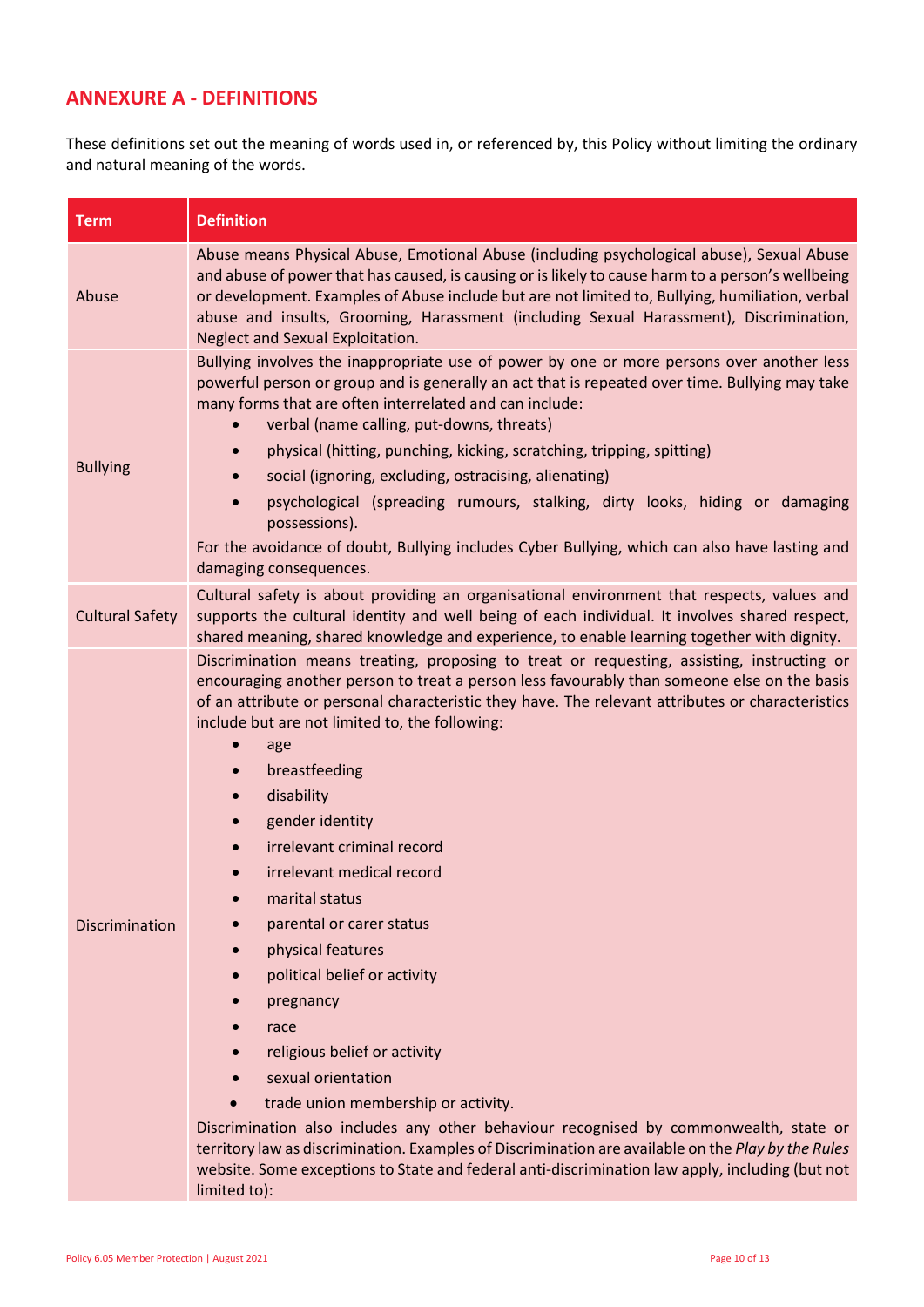| <b>Term</b>                                   | <b>Definition</b>                                                                                                                                                                                                                                                                                                                                                                                                                                                                                                                                                                                                                                                                                                                    |
|-----------------------------------------------|--------------------------------------------------------------------------------------------------------------------------------------------------------------------------------------------------------------------------------------------------------------------------------------------------------------------------------------------------------------------------------------------------------------------------------------------------------------------------------------------------------------------------------------------------------------------------------------------------------------------------------------------------------------------------------------------------------------------------------------|
|                                               | holding a competitive sporting activity for girls and boys who are under the age of 12<br>$\bullet$<br>or of any age where strength, stamina or physique is relevant                                                                                                                                                                                                                                                                                                                                                                                                                                                                                                                                                                 |
|                                               | not selecting a Participant if the person's disability means that he or she is not<br>$\bullet$<br>reasonably capable of performing the actions reasonably required for that particular<br>activity.                                                                                                                                                                                                                                                                                                                                                                                                                                                                                                                                 |
| <b>Emotional or</b><br>Psychological<br>Abuse | Emotional or Psychological Abuse occurs when a person does not receive the love, affection or<br>attention they need for healthy emotional, psychological and social development. Such abuse<br>can also apply to an adult. Such abuse may involve repeated rejection or threats. Constant<br>criticism, teasing, ignoring, threatening, yelling, scapegoating, ridicule and rejection or<br>continual coldness are all examples of emotional abuse. Specific to sport, overtraining can<br>constitute Emotional or Psychological Abuse. These behaviours continue to an extent that<br>results or has the potential to result in significant damage to a person's physical, intellectual or<br>emotional wellbeing and development. |
| Equal<br>opportunity                          | Equal opportunity is about ensuring that any person who wants to participate in surf life saving<br>is provided with that opportunity.                                                                                                                                                                                                                                                                                                                                                                                                                                                                                                                                                                                               |
| Complaint                                     | A complaint is an expression of dissatisfaction made to an SLS Entity in line with the full<br>as set out in the<br>Complaints<br>Policy<br>definition<br>Resolution<br><b>INSERT</b><br><b>POLICY</b><br>(http://forms.sls.com.au).                                                                                                                                                                                                                                                                                                                                                                                                                                                                                                 |
| Harm                                          | Harm to a person, is any detrimental effect of a significant nature to the person's physical,<br>psychological or emotional wellbeing. It is immaterial how the harm is caused. Harm can be<br>caused by:<br>physical, psychological or emotional abuse or neglect<br>sexual abuse or exploitation<br>$\bullet$<br>a single act, omission or circumstance<br>a series or combination of acts, omissions or circumstances.                                                                                                                                                                                                                                                                                                            |
| Member                                        | A Member is an entity or individual who is recognised and/or registered as a member of an SLS<br>Entity including SLSA and the State Centres.                                                                                                                                                                                                                                                                                                                                                                                                                                                                                                                                                                                        |
| Member Code<br>of Conduct                     | The Member Code of Conduct outlines what is, and what is not, acceptable behaviour or<br>practice.                                                                                                                                                                                                                                                                                                                                                                                                                                                                                                                                                                                                                                   |
| <b>Neglect</b>                                | Neglect is the persistent failure or deliberate failure or denial to provide a person with the basic<br>necessities of life. Such Neglect includes the failure to provide adequate food, clothing, shelter,<br>adequate supervision, clean water, medical attention or supervision to the extent that the<br>person's health and development is, or is likely to be, significantly harmed. Categories of<br>Neglect include physical neglect, medical neglect, abandonment or desertion, emotional<br>neglect and educational neglect. The issue of Neglect must be considered within the context of<br>resources reasonably available.                                                                                              |
| Participant                                   | A Participant includes anyone who participates in an SLS Entity service, event, activity or<br>program, including people who may not be a Member.                                                                                                                                                                                                                                                                                                                                                                                                                                                                                                                                                                                    |
| <b>Physical Abuse</b>                         | Physical Abuse occurs when a person subjects a person to non-accidental physically aggressive<br>acts. The abuser may inflict an injury intentionally or inadvertently as a result of physical<br>punishment or the aggressive treatment of a person. Physically abusive behaviour includes, but<br>is not limited to, shoving, hitting, slapping, shaking, throwing, punching, biting, burning,<br>excessive and physically harmful overtraining, and kicking. It also includes giving a person<br>harmful substances such as drugs, alcohol or poison. Certain types of punishment, while not<br>causing injury, can also be considered Physical Abuse if they place a person at risk of Harm.                                     |
| <b>Serious</b><br>Criminal                    | Serious Criminal Offence means any of the following:<br><b>Sexual Offences</b>                                                                                                                                                                                                                                                                                                                                                                                                                                                                                                                                                                                                                                                       |
| Offence/<br>Charges                           | drug possession, use, sale or any other drug-related conduct<br>assault causing serious injury                                                                                                                                                                                                                                                                                                                                                                                                                                                                                                                                                                                                                                       |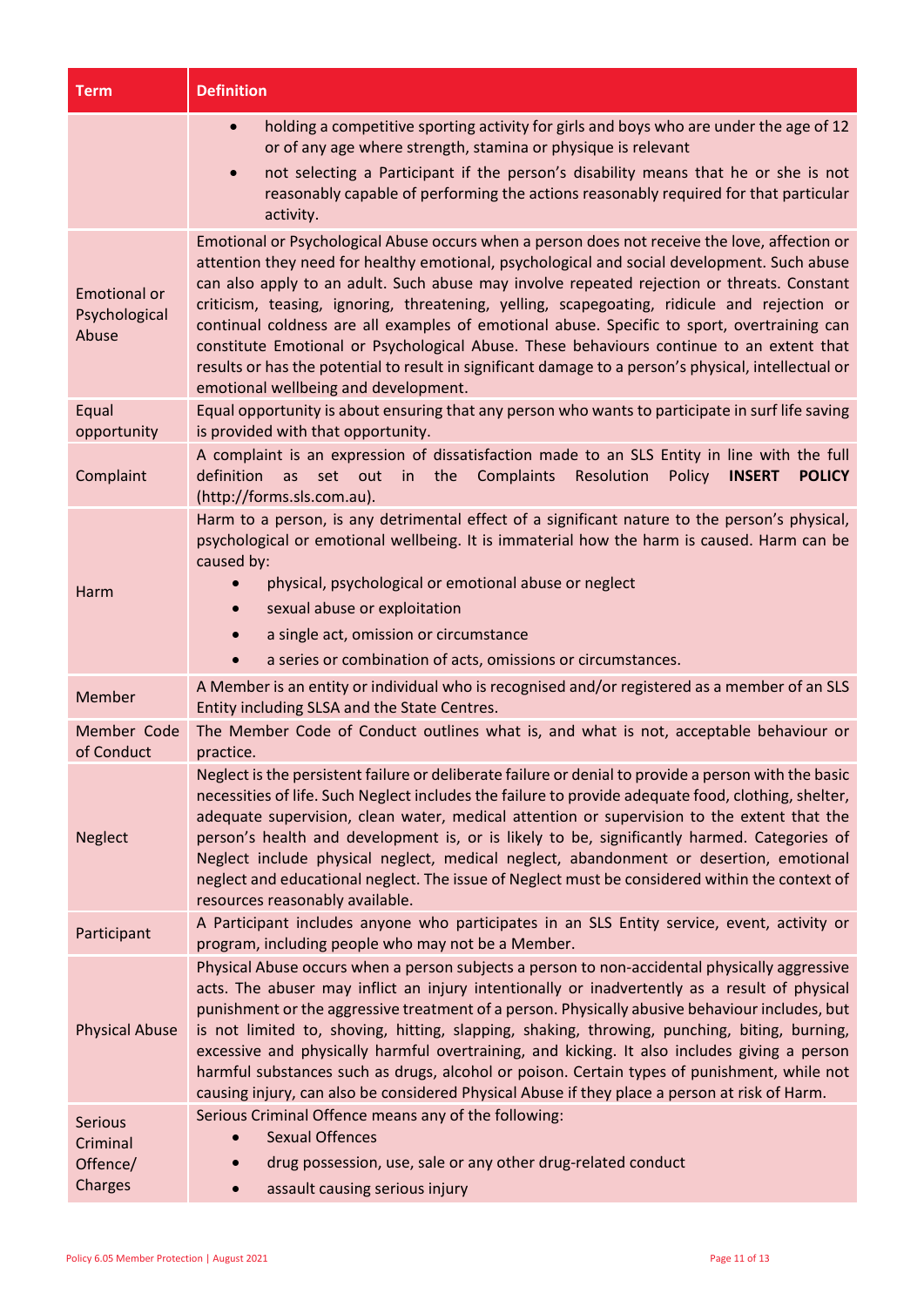| Term                                           | <b>Definition</b>                                                                                                                                                                                                                                                                                                                                                                                                                                                                                                                                                                                                                                                                                                                                                                                                                                                                                                                                                                                                                    |  |
|------------------------------------------------|--------------------------------------------------------------------------------------------------------------------------------------------------------------------------------------------------------------------------------------------------------------------------------------------------------------------------------------------------------------------------------------------------------------------------------------------------------------------------------------------------------------------------------------------------------------------------------------------------------------------------------------------------------------------------------------------------------------------------------------------------------------------------------------------------------------------------------------------------------------------------------------------------------------------------------------------------------------------------------------------------------------------------------------|--|
|                                                | any criminal conduct deemed serious enough to warrant escalation to SLSA by a State<br>Centre.<br>See SLSA Policy 6.16 Criminal Conviction                                                                                                                                                                                                                                                                                                                                                                                                                                                                                                                                                                                                                                                                                                                                                                                                                                                                                           |  |
| <b>Sexual Abuse</b>                            | Sexual Abuse occurs when an adult or a person of authority involves a person in any sexual<br>activity. Perpetrators of Sexual Abuse take advantage of their power, authority or position over<br>a person for their own benefit. It can include making sexual comments, engaging in sexual<br>conversations over the internet or on social media, kissing, touching a person's genitals or<br>breasts, oral sex or intercourse. Encouraging viewing of pornographic magazines, websites and<br>videos is also Sexual Abuse.                                                                                                                                                                                                                                                                                                                                                                                                                                                                                                         |  |
| Sexual<br>Exploitation                         | Sexual Exploitation occurs when a person are forced into sexual activities that are then<br>recorded in some way and/or used to produce pornography. Such pornography can be in the<br>form of actual photos or videos or published on the internet.                                                                                                                                                                                                                                                                                                                                                                                                                                                                                                                                                                                                                                                                                                                                                                                 |  |
| Sexual<br>Harassment                           | Sexual Harassment means unwanted, unwelcome or uninvited behaviour of a sexual nature<br>and which could reasonably be anticipated to make a person feel humiliated, intimidated or<br>offended. Sexual Harassment can take many different forms and may include unwanted<br>physical contact, verbal comments, jokes, propositions and displays of pornographic or<br>offensive material or other behaviour that creates a sexually hostile environment.                                                                                                                                                                                                                                                                                                                                                                                                                                                                                                                                                                            |  |
| <b>Sexual Offence</b>                          | Sexual Offence means a criminal offence involving sexual activity or actions of indecency.<br>Because of differences under state and territory laws, this can include but is not limited to:<br>rape<br>indecent assault<br>$\bullet$<br>sexual assault<br>assault with intent to have sexual intercourse<br>incest<br>sexual penetration of Child under the age of 16<br>$\bullet$<br>indecent act with Child under the age of 16<br>$\bullet$<br>sexual relationship with Child under the age of 16<br>sexual offences against people with impaired mental functioning<br>abduction and detention<br>procuring sexual penetration by threats of fraud<br>$\bullet$<br>procuring sexual penetration of a Child under the age of 16<br>bestiality<br>soliciting acts of sexual penetration or indecent acts<br>$\bullet$<br>promoting or engaging in acts of Child prostitution<br>obtaining benefits from Child prostitution<br>possession of Child pornography<br>publishing Child pornography and indecent articles.<br>$\bullet$ |  |
| <b>Social Justice</b>                          | Social justice is about ensuring all people receive a "fair go" by addressing the needs of<br>marginalised groups in society as appropriate                                                                                                                                                                                                                                                                                                                                                                                                                                                                                                                                                                                                                                                                                                                                                                                                                                                                                          |  |
| Transgender<br>Gender<br>and<br><b>Diverse</b> | Transgender is a general term applied to individuals and behaviours that differ from the gender<br>role commonly, but not always, assigned at birth. It does not imply any specific form of sexual<br>orientation.<br><b>See</b><br>www.sportaus.gov.au/ data/assets/pdf file/0008/706184/Trans and Gender Diverse Gui<br>delines_2019.pdf (Guidelines for the inclusion of transgender and gender diverse people in<br>sport).                                                                                                                                                                                                                                                                                                                                                                                                                                                                                                                                                                                                      |  |
| Victimisation                                  | Victimisation means subjecting a person or threatening to subject a person to any detrimental<br>or unfair treatment because that person has or intends to pursue their rights to make a Formal                                                                                                                                                                                                                                                                                                                                                                                                                                                                                                                                                                                                                                                                                                                                                                                                                                      |  |